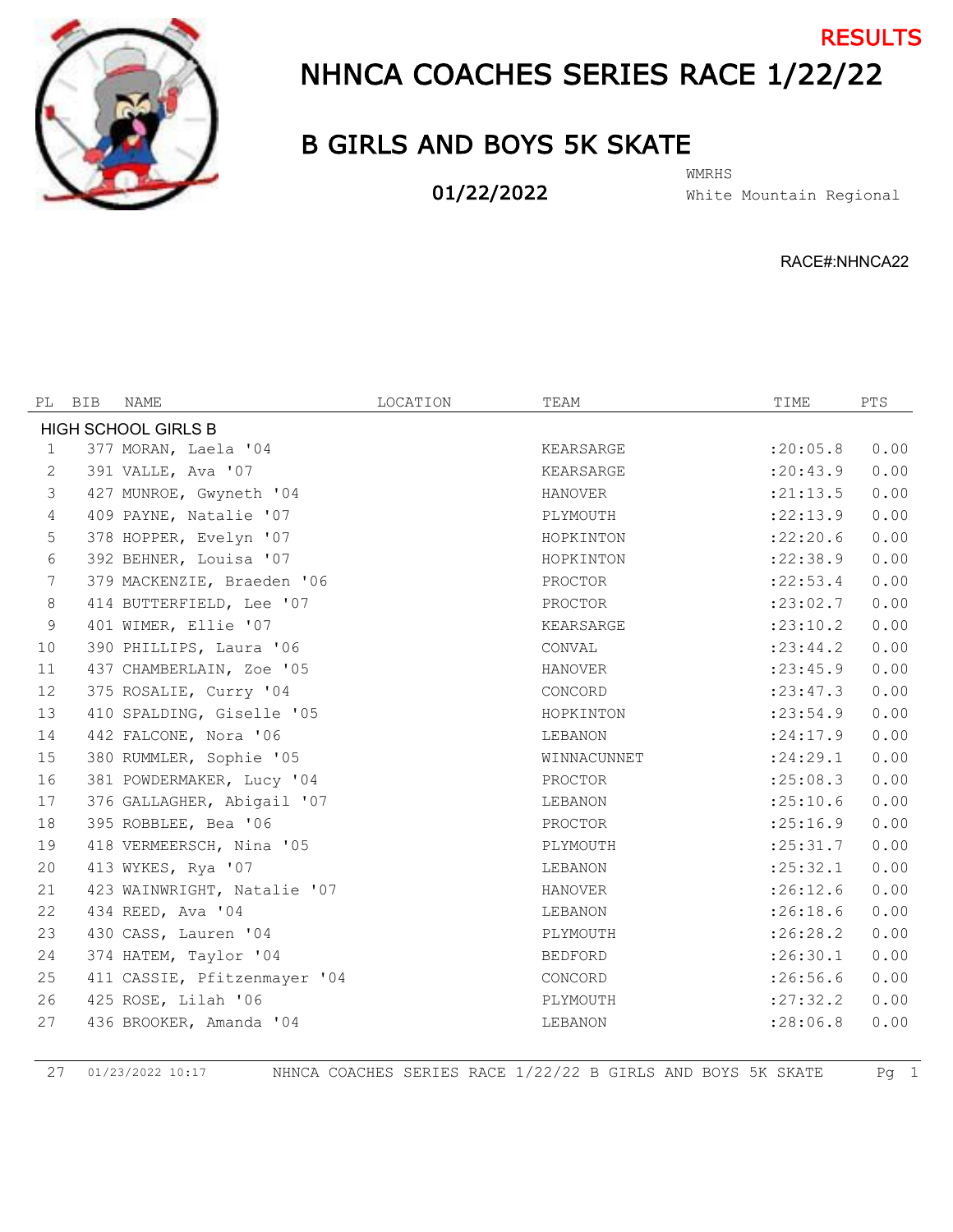|                            | PL BIB<br>NAME            |                              | LOCATION | TEAM       |                | TIME       | PTS  |
|----------------------------|---------------------------|------------------------------|----------|------------|----------------|------------|------|
| <b>HIGH SCHOOL GIRLS B</b> |                           |                              |          |            |                |            |      |
| 28                         |                           | 417 FELCH, Kaylee '06        |          |            | LEBANON        | : 28:58.2  | 0.00 |
| 29                         |                           | 412 MCKEEN, Ashe '07         |          | <b>BOW</b> |                | : 29:50.4  | 0.00 |
| 30                         |                           | 403 MELLO, Charlotte '03     |          |            | <b>BEDFORD</b> | :30:03.4   | 0.00 |
| 31                         |                           | 420 DUBE, Katryna '06        |          |            | WHITE MTNS.    | :30:30.4   | 0.00 |
| 32                         |                           | 387 CALDWELL, Anna '04       |          |            | BEDFORD        | :30:56.7   | 0.00 |
| 33                         |                           | 388 MOLLY, Anderson '07      |          |            | CONCORD        | :31:16.7   | 0.00 |
| 34                         |                           | 404 LAWS, Makaylie '06       |          | BOW        |                | :31:24.8   | 0.00 |
| 35                         | 416 LI, Julina '05        |                              |          |            | BEDFORD        | :32:09.2   | 0.00 |
| 36                         |                           | 428 DROWN, Logan '06         |          |            | BEDFORD        | :32:19.2   | 0.00 |
| 37                         |                           | 441 CRISOLOGO, Alexia '05    |          |            | BEDFORD        | :32:52.0   | 0.00 |
| 38                         |                           | 424 REINE, Alicia '03        |          |            | BEDFORD        | :33:04.9   | 0.00 |
| 39                         |                           | 438 FORRESTER, Mackenzie '06 |          |            | BEDFORD        | :33:40.2   | 0.00 |
| 40                         |                           | 415 KEENAN, Grace '04        |          |            | DERRYFIELD     | :33:58.1   | 0.00 |
| 41                         |                           | 406 ANDRUSKEVICH, Keira '07  |          |            | WINNACUNNET    | :33:59.4   | 0.00 |
| 42                         |                           | 429 MELKONIAN, Emily '04     |          |            | LEBANON        | :34:59.6   | 0.00 |
| 43                         |                           | 447 O'NIEL, Kelseigh '06     |          |            | BEDFORD        | :35:59.8   | 0.00 |
| 44                         |                           | 408 DAMI, Adrianna '06       |          |            | WHITE MTNS.    | :36:48.0   | 0.00 |
| 45                         |                           | 444 ZIMMERMAN, Paige '06     |          |            | BEDFORD        | :38:32.7   | 0.00 |
| 46                         |                           | 419 GERSON, Erica '06        |          |            | DERRYFIELD     | :39:34.5   | 0.00 |
|                            | 46                        |                              |          |            |                |            |      |
|                            | <b>HIGH SCHOOL BOYS B</b> |                              |          |            |                |            |      |
| $\mathbf{1}$               |                           | 466 ESHBAUGH, Ethan '03      |          |            | LEBANON        | :15:10.1   | 0.00 |
| $\mathbf{2}$               |                           | 467 KENNELLY, Carlos '04     |          |            | LEBANON        | : 15: 39.6 | 0.00 |
| 3                          |                           | 490 AMES, Tanner '05         |          |            | LEBANON        | : 15: 45.6 | 0.00 |
| $\overline{4}$             |                           | 462 KATZ, Benjamin '04       |          |            | LEBANON        | :16:01.8   | 0.00 |
| 5                          |                           | 480 URNEZIS, Griffin '05     |          |            | LEBANON        | :16:10.6   | 0.00 |
| 6                          |                           | 482 ERICSON, Finn '05        |          |            | LEBANON        | :16:38.2   | 0.00 |
| $7\phantom{.0}$            |                           | 474 CLOUGH, Benjamin '07     |          |            | KEARSARGE      | :16:38.6   | 0.00 |
| 8                          |                           | 461 ANDERSON, Benjamin '07   |          |            | KEARSARGE      | :17:01.8   | 0.00 |
| 9                          |                           | 464 PATCH, Braydon '06       |          |            | FALL_MTN       | : 17: 33.4 | 0.00 |
| 10                         |                           | 497 WARZOCHA, Caleb '04      |          |            | PROCTOR        | : 17: 47.7 | 0.00 |
| 11                         |                           | 465 CIMINESI, Aiden '06      |          | BOW        |                | :17:48.3   | 0.00 |
| 12                         |                           | 529 KOPP, Finnegan '04       |          |            | LEBANON        | : 17:48.7  | 0.00 |
| 13                         |                           | 472 KOZOIL, Jason '06        |          |            | PROCTOR        | : 17:56.5  | 0.00 |
| 14                         |                           | 506 SANDMANN, Will '05       |          |            | LEBANON        | :18:20.8   | 0.00 |
| 15                         |                           | 502 KENNELY, Thomas '07      |          |            | LEBANON        | :18:21.1   | 0.00 |
| 16                         | 487 SIAS, Reid '04        |                              |          |            | PROCTOR        | :18:27.1   | 0.00 |
| 17                         |                           | 508 BUDNER, Dylan '04        |          |            | LEBANON        | :18:41.2   | 0.00 |
| 18                         | 510 AGER, Isaac '05       |                              |          |            | LEBANON        | :18:43.8   | 0.00 |
| 19                         |                           | 469 VALENTINO, Alexander '06 |          |            | <b>HANOVER</b> | :18:48.0   | 0.00 |
| 20                         |                           | 518 SILVER, Chip '06         |          |            | LEBANON        | :19:02.9   | 0.00 |
| 21                         | 471 GLEW, Mason '06       |                              |          |            | PLYMOUTH       | : 19:08.1  | 0.00 |
| 22                         |                           | 481 POPE, Kermit '06         |          | CONVAL     |                | : 19: 25.8 | 0.00 |

01/23/2022 10:17 NHNCA COACHES SERIES RACE 1/22/22 B GIRLS AND BOYS 5K SKATE Pg 2